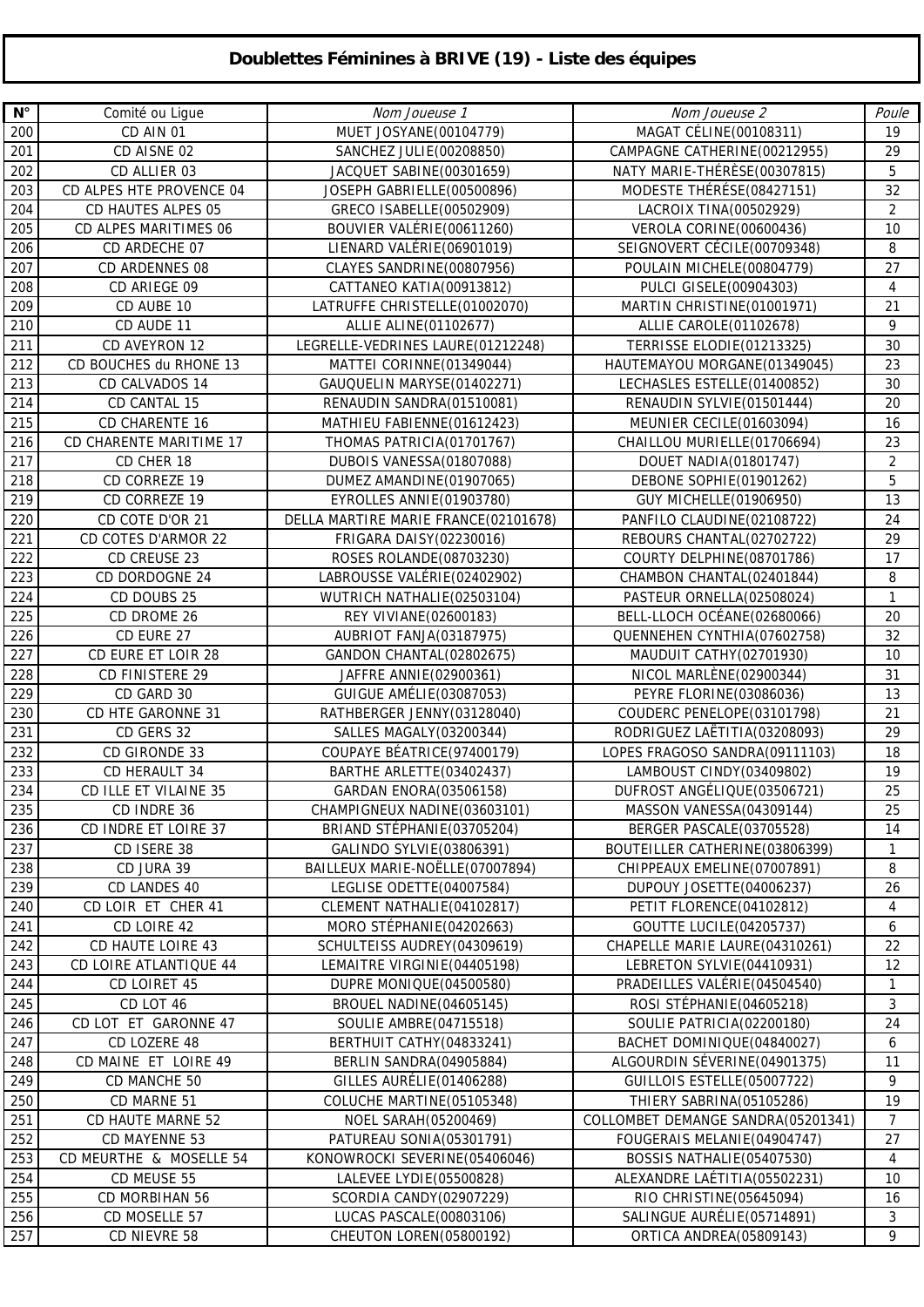| 258 | CD NORD 59                 | MARQUIS CECILE(05908529)            | BAUDRY CYNTHIA(05940387)          | 13                 |
|-----|----------------------------|-------------------------------------|-----------------------------------|--------------------|
| 259 | CD OISE 60                 | BUTTOIA LAURENCE(06005260)          | DESLIENS DELPHINE(06005525)       | 19                 |
| 260 | CD ORNE 61                 | BIDEAU SOPHIE(06104238)             | VERAQUIN ELISE(06106598)          | $\overline{7}$     |
| 261 | CD PAS DE CALAIS 62        | CROGIEZ SYLVIA(06206000)            | GELEE SOPHIE(06204816)            | $\overline{2}$     |
| 262 | CD PUY de DOME 63          | COUZON MARIANNE(06386717)           | COUZON CÉLINE(06317653)           | 3                  |
| 263 | CD PYRENEES ATLANTIQUES 64 | PAVIA VIOLETTE(06402370)            | POEY ISABELLE(06411205)           | 16                 |
| 264 | CD HAUTES PYRENEES 65      | ARILLA SANDRINE(06500792)           | FOURCADE ELIANE(06501288)         | 18                 |
| 265 | CD PYRENEES ORIENTALES 66  | DELLYS CAROLE(06601051)             | MANCEBO AMELIE(06608187)          | 29                 |
| 266 | CD BAS-RHIN 67             | VORWALTER AUDREY(06709012)          | <b>KELLER CINDY(06708780)</b>     | 3                  |
| 267 | CD HAUT-RHIN 68            | <b>ERASTE ELIANE(06803115)</b>      | BREUILLOT RÉGINE (05935987)       | 6                  |
| 268 | CD RHONE 69                | SALIBA JULIE(06911009)              | SALIBA CATHERINE (06900555)       | 9                  |
| 269 | CD HAUTE SAONE 70          | PY SYLVIA(07000796)                 | <b>HESS ANNICK(07004157)</b>      | 30                 |
| 270 | CD SAONE ET LOIRE 71       | PETIT LAURENCE(07112372)            | RYBAK DOMINIQUE(07102253)         | $\overline{2}$     |
| 271 | CD SARTHE 72               | <b>GELIS MÉLANIE (07207714)</b>     | JUIGNET NILDA(05308436)           | 23                 |
| 272 | CD SAVOIE 73               | DEMOLIS CÉCILE (07301203)           | GRIOT VIVIANE (07301204)          | 31                 |
| 273 | CD HAUTE SAVOIE 74         | GUERARD STÉPHANIE(07400482)         | PERRET EMILIE(07403736)           | 16                 |
|     |                            |                                     |                                   |                    |
| 274 | CD COMITE DE PARIS 75      | BOUSSUGE LAURE(07506537)            | SARLOUTTE VANINA(09501935)        | 28                 |
| 275 | CD SEINE MARITIME 76       | GOMES JOHANNA(07608094)             | MANTELET EMILIE(02703273)         | 31                 |
| 276 | CD SEINE ET MARNE 77       | AIT IDIR GIGDIA(07717291)           | SONGEUX VALÉRIE (07706943)        | 5                  |
| 277 | CD YVELINES 78             | <b>BEKRAR LEILA(09511868)</b>       | MARTIN STÉPHANIE (09513281)       | 14                 |
| 278 | CD DEUX SEVRES 79          | ENCLOS CHRISTELLE(07904268)         | QUERON JESSICA(07906668)          | 26                 |
| 279 | CD SOMME 80                | PELTOT LAURENCE(08004653)           | <b>BECUE LYDIE(08006527)</b>      | 27                 |
| 280 | CD TARN 81                 | GOXE GARANCE(08122811)              | TABOUCHE NADIA(08129021)          | 15                 |
| 281 | CD TARN ET GARONNE 82      | HINDERCHIED FRANCOISE(08212333)     | CAZALOT AMANDA(08211729)          | 17                 |
| 282 | CD VAR 83                  | FRANCOIS AURORE(08324540)           | FERNANDEZ EMILIE(00628962)        | 28                 |
| 283 | CD VAUCLUSE 84             | GARCIA ALEXANDRA(08429133)          | BUCHET MARJORIE (08424473)        | 30                 |
| 284 | CD VENDEE 85               | RABILLER NATHALIE(08508168)         | MARIE NADINE(04401069)            | 15                 |
| 285 | CD VIENNE 86               | DEMARCONNAY NADINE(03700924)        | BACHELIER MICHELLE(08606850)      | 20                 |
| 286 | CD HAUTE VIENNE 87         | DAGENS YVETTE (08700640)            | MARLIERE BERNADETTE(08709964)     | 6                  |
| 287 | CD VOSGES 88               | GALMICHE DELPHINE(08800626)         | LEVEQUE MARIE LUCIE(08806089)     | 18                 |
| 288 | CD YONNE 89                | DEBRAND JACQUELINE (08903441)       | SAIVE SOPHIE(07101121)            | 20                 |
| 289 | CD TERRITOIRE BELFORT 90   | <b>BRAUN CÉLINE (09001459)</b>      | LACOUR AURÉLIE (09000738)         | 14                 |
| 290 | CD ESSONNE 91              | MENAGER SOPHIE(09114090)            | MENAGER CORINNE(09112939)         | 12                 |
| 291 | CD HAUTS DE SEINE 92       | MONASTIRI MICHELE(09200127)         | GUITTON GUENAELLE(09206239)       | 13                 |
| 292 | CD SEINE ST DENIS 93       | TREBOUTA GAËLLE(09302891)           | CAPITAINE SOLEN(09302892)         | 23                 |
| 293 | CD VAL DE MARNE 94         | LEODORO MARIA(09400328)             | ZENI FRANCE(09402560)             | 11                 |
| 294 | CD VAL D'OISE 95           | LECORRE MARIE-HÉLÈNE (09506473)     | BOURRIER VALÉRIE (09506345)       | 22                 |
| 295 | CD CORSE DU SUD 2A         | BRUNI PRISCILLA(20003530)           | MAZZONI OLIVIA(20003973)          | 4                  |
| 296 | CD HAUTE CORSE 2B          | BEN ANTEUR MARTINE(20100718)        | BIAGGI CARMEN(02050539)           | 14                 |
| 297 | CD GUADELOUPE 971          | MONDUC ANNICK(97101441)             | CALMEL JACQUELINE(97102694)       | 28                 |
| 298 | CD MARTINIQUE 972          | GREGOIRE-JOSEPH CATHERINE(97206756) | LABEJOF VIVIANE(97209477)         | 18                 |
| 299 | CD GUYANE 973              | JEAN-BAPTISTE ANNIE(97300147)       | MICIELI MYLÈNE(97300418)          | 11                 |
| 300 | CR LA REUNION 974          | <b>VELLIN ALINE(97401667)</b>       | CANAGUY AUGUSTINE(97401653)       | 15                 |
| 301 | CD MAYOTTE 976             | AMADI FANIZA(97600934)              | ALI BOINALI DIWANI(97600936)      | 25                 |
| 302 | FEDERATION POLYNESIENNE    | TERIITEHAU LISE(97900882)           | TERIITEHAU MERE PAULINE(98702804) | 8                  |
| 303 | NLLE CALEDONIE 988         | MATHELON FRANCISCA VAEIA(97800077)  | TOGIAKI CATHERINE(97800240)       | 21                 |
| 304 | ALSACE                     | <b>FUCHS CHANTAL(06700611)</b>      | <b>HEIL SYLVIE(06700612)</b>      | 5                  |
| 305 | <b>ILE DE FRANCE</b>       | MOREAU LUCILE(09203711)             | VAESKEN CORINNE(09207136)         | $\overline{7}$     |
| 306 | LANGUEDOC ROUSSILLON       | CHAPUS FABIENNE(03020360)           | SCUDERI MURIEL(03008466)          | 31                 |
| 307 | <b>LIMOUSIN</b>            | DEGUY SOPHIE(08700102)              | DEGUY CORINNE(08700101)           | 12                 |
| 308 | LORRAINE                   | GRONDIN SANDRINE(05705989)          | POIREL CÉLINE (05712792)          | 28                 |
| 309 | MIDI PYRENEES              | BANDIERA AUDREY(03182304)           | BANDIERA CELINE(03158337)         | 32                 |
| 310 | PICARDIE                   | FOLLIN PASCALE(06009109)            | CARRE CORINNE(00207883)           | 10                 |
| 311 | <b>BASSE NORMANDIE</b>     | ADAM FABIENNE(01406910)             | JACQUIN CÉLINE(01403302)          | 12                 |
| 312 | HAUTE NORMANDIE            | MAHIEU JOSIANE(07601790)            | <b>GEISLER FANNY (07607561)</b>   | 24                 |
| 313 | PAYS DE LA LOIRE           | FONTENEAU PEGGY(05302226)           | ROISINE CATHERINE(08510151)       | 7                  |
|     |                            |                                     |                                   |                    |
| 314 | POITOU CHARENTES           | ROBIN SYLVIE(07902044)              | PERROT MICHELLE (07907035)        | $\mathbf{1}$<br>17 |
| 315 | AQUITAINE                  | BACABARA GRAZIELLA(06404094)        | DELISLE AGNES(06503462)           |                    |
| 316 | PROVENCE ALPES COTE D'AZUR | GROS DANIELLE (01321073)            | MENARD ADELINE(07905366)          | 15                 |
| 317 | RHONE ALPES                | TERUEL JOELLE(03806059)             | COLELLA ROSELINE (03819859)       | 24                 |
| 318 | HAUTS de FRANCE            | BOIZET SABRINA(00210569)            | ROYER MAGUY(05935044)             | 17                 |
| 319 | AUVERGNE                   | PAPON ANGÉLIQUE(04202505)           | SCHOPP FLORENCE(06308468)         | 21                 |
| 320 | <b>BOURGOGNE</b>           | GUYARD ANAIS(02123285)              | REBEYROLLE MELANIE(06803269)      | 11                 |